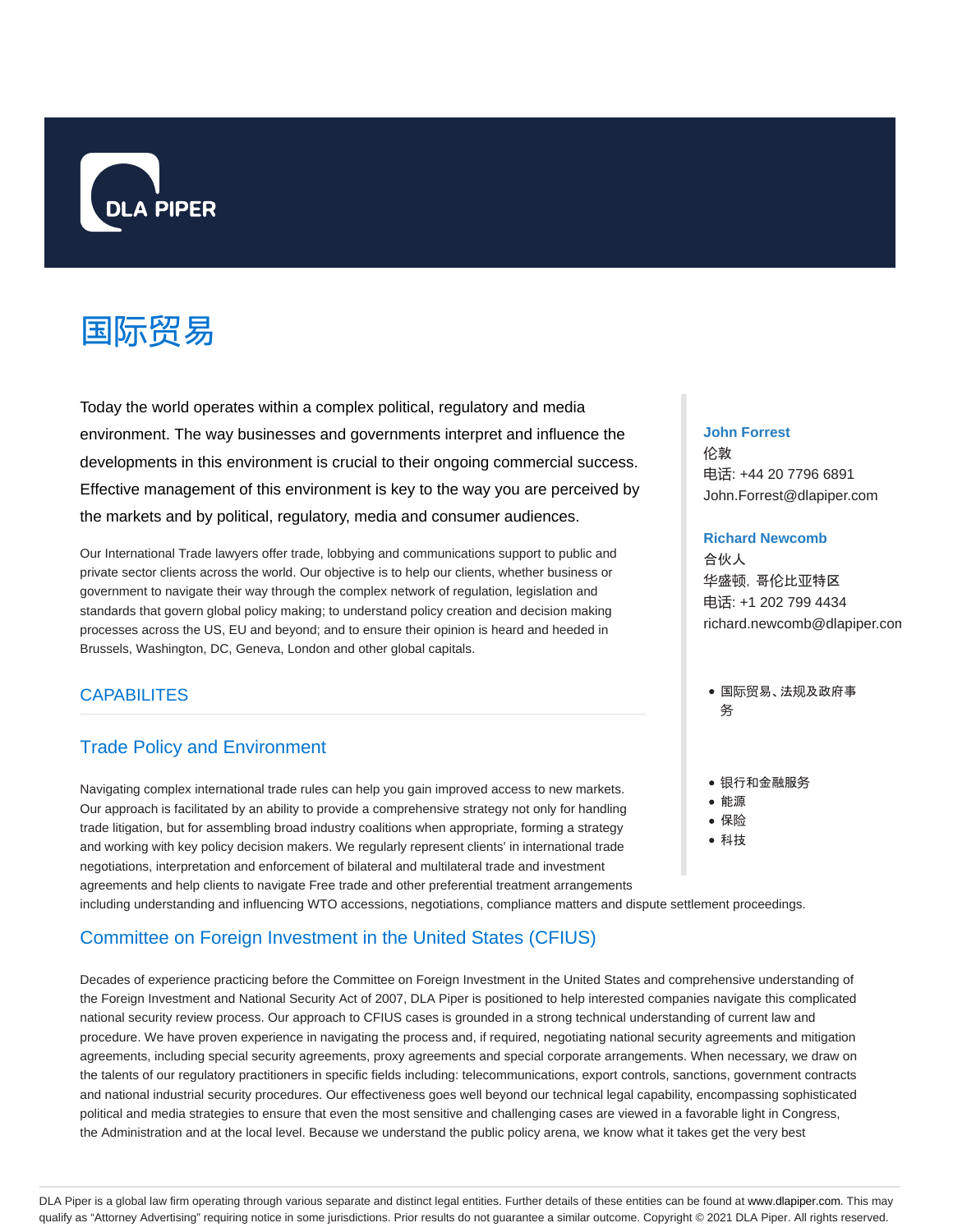#### Cross Border Investments

Global capital flow takes a multidisciplinary approach. Our group counsel clients on the development of cross-border opportunities while managing these regulatory risks. With decades of experience practicing before the Committee on Foreign Investment (CFIUS) and a comprehensive understanding of the Foreign Investment and National Security Act of 2007, we are well positioned to help interested companies navigate this complicated national security review process. We have proven experience in navigating the process and, if required, negotiating national security agreements and mitigation agreements, including special security agreements, proxy agreements and special corporate arrangements. The group draws on the strength of our diverse team to resolve regulatory issues that arise in the context of cross-border mergers, acquisitions, and financings.

#### Customs

We offer strategic and legal support to companies in all aspects of customs enforcement and routinely help multinational clients reduce their customs duty and indirect tax liabilities. We are experienced in conducting internal audits as well as in representing importers and other parties in large voluntary disclosure cases, seizures, investigations, liquidated damages and penalties. If a dispute arises, we represent our client's interests in their dealings with third parties including regulatory authorities, and suppliers.

# Antidumping and Countervailing Duty

Experienced in all facets of prosecuting and defending antidumping and countervailing duty actions, as well as other trade remedy matters, before trade agencies, courts, and international dispute resolution panels. Our lawyers have represented clients in high-profile cases combining traditional trade remedy litigation with political work. Our in-depth experience in the actual conduct of trade proceedings enables us to provide sound and sophisticated advice to clients who are evaluating possible trade actions, developing defensive strategies or pursuing other business objectives affected by import competition or trade litigation. The group has extensive experience providing advice with respect to potential and existing trade actions and the market and business implications of such actions. We also have the ability to address issues related to the application and enforcement of antidumping and countervailing duty orders, including customs classification, circumvention, and customs fraud issues.

# Lobbying and Regulation

Many international companies fail to get the most out of the markets in which they operate. To maximize the use of these markets, we regularly assist our clients to utilize existing regulatory instruments, advocate before decision-makers for market access improvements, and influence regulatory approvals that will impact product approval and import prices.

# Product Stewardship, Liability and Recall

Managing product liability risks globally is a difficult challenge. Going beyond traditional arbitrations and trials, we regularly advise on the full range of regulatory issues at every stage of the product life cycle ranging from risk, compliance, and business management to managing crisis situations for clients including product recall and reputation management.

# Sanctions and Export Controls

Penalties for non-compliance with export controls and sanctions regulations are extremely severe and can also lead to significant reputational damage. Companies need to be aware of and fully compliant with these regulations and orders. We have extensive experience in advising a wide range of companies on U.S. Department of the Treasury, Office of Foreign Assets Control (OFAC) regulations, U.S. Department of Commerce, Bureau of Industry and Security (BIS) Export Administration Regulations (EAR), U.S. Department of State, Directorate of Defense Trade Controls (DDTC) International Traffic in Arms Regulations (ITAR), as well as similar regulations from other government agencies regulating international trade and transactions. We can help your business meet the regulatory challenges, minimizing risk and developing proactive programs to fit your business needs and processes. The current sanctions regime consists of primary sanctions directed at US companies and their foreign subsidiaries and secondary or extraterritorial sanctions against foreign entities and individuals. In recent years the US Congress has enacted a series of complex sanctions laws targeting trade with Iran. Congressional sanctions law are accompanied by implementing presidential Executive Orders as well as detailed regulations and guidance issued by the US Treasury and other government agencies including the Departments of Commerce and State. Our firm has successfully advised clients throughout the years on compliance with sanctions issues and, where required, navigating the detailed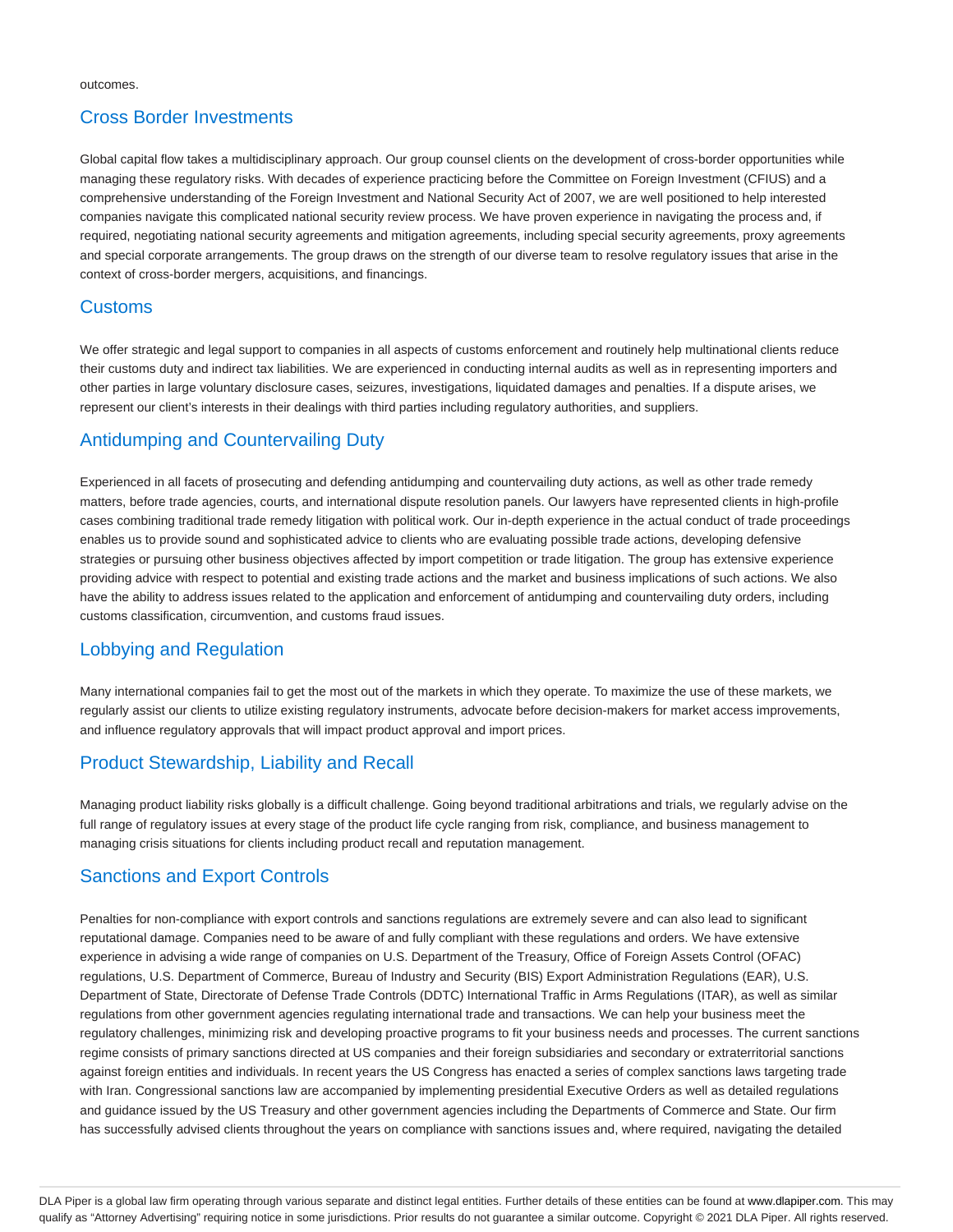licensing application processes at the US Treasury's Office of Foreign Assets Control. Our practice includes the former Director of the Office of Foreign Assets Controls and other former Executive Branch officials from The White House and the US Commerce Department. We have represented major hotel, insurance, banking, agricultural, medical and manufacturing companies in complex cases requiring a sophisticated and operational working knowledge of the sanctions regimes and working with the respective government agencies involved in enforcing the sanctions regimes.

#### Capacity Building

As well as providing direct technical and strategic advice, DLA Piper's International Trade practice has developed a comprehensive suite of training courses to help build the longer term capacity of public officials, diplomats and business people equipping them with the skills and knowledge needed to become an effective negotiator or operator across the US, EU and its Member States and beyond.

#### International Trade Disputes

Our practice encompasses the full range of trade remedy litigation before trade agencies, international dispute resolution panels and the courts. We have prosecuted, defended and provided advice with respect to numerous US and foreign import relief and market access proceedings. In these proceedings (which have involved virtually every major trading country) we have represented domestic producers, foreign producers and importers across a wide range of industries.

# Global Anti-Corruption

Enforcement of foreign anti-corruption laws is at a record high. International anticorruption and financial crimes enforcement is expected to expand further as prosecutors from around the world actively cooperate with enforcement authorities on international anti-corruption and financial fraud investigations. DLA Piper's team of FCPA, UK Bribery Act, and international anti-corruption and financial fraud professionals are experienced at dealing with the powers that underline both regulatory investigations and enforcement in today's increasingly harsh regulatory environment. Our investigations, reviews, audits and due diligence projects have spanned the globe.

# Country of Origin

Today, many products are an outcome of a large number of parts and pieces that come from many different countries, and that may then be assembled together in a third country. In these cases, it's hard to know exactly what is the country of origin, and different rules apply as to how to determine their "correct" country of origin. The requirements for Country of Origin markings are complicated by the various designations which may be required and vary by country of import and export.

#### Trade Terms

We advise clients on the use of commercial terms of sale such as INCOTERMS (FOB, CIF, etc.) and the application of the International Convention on the International Sale of Goods (CISG), including the proper use of INCOTERMS in order to avoid ambiguities that could affect liability in cross-border transactions.

#### **EXPERIENCE**

- Advising a manufacturing company on the restructure of its supply chain further to the reform of the EU Generalised System of Preferences.
- Advising companies on how to optimise the impact of Russia's accession to the World Trade Organisation and identifying associated trade opportunities.
- Acting for a leading multinational toy manufacturer in three concurrent Anti-Smuggling Bureau investigations in China. Successfully mitigated the VAT liability on imported tooling and preserved the clients compliance record.
- Acting for China's second largest paper producer in concurrent US anti-dumping and countervailing duty investigations on imports of coated free sheet paper from China, resulting in a finding of no injury to the US industry.
- Advising a food manufacturer on the Country of Origin labelling principles in the EU in light of the new Food Information to Consumer requirements.
- Advising a manufacturer of lighting equipment exported to more than 20 jurisdictions, of product safety, regulatory notification and recall obligations.